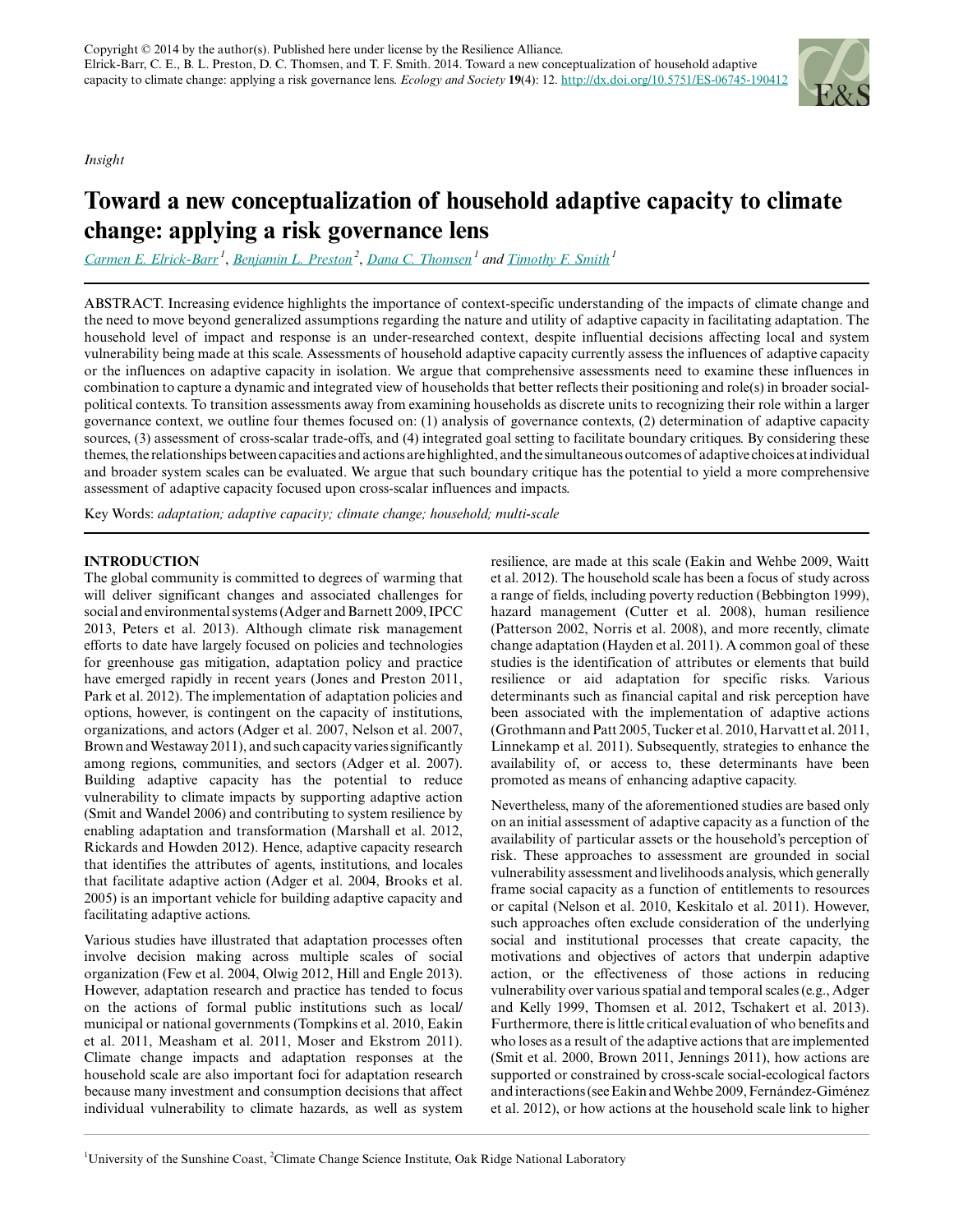levels of social organization. As such, there are a number of gaps in the assessment of household adaptive capacity that might limit its contribution to policy development for vulnerability reduction or enhanced system resilience.

The lens of risk governance might provide a more productive pathway for framing the assessment of household adaptive capacity (Renn 2008, see also Armitage and Plummer 2010). Conceptually, risk governance promotes consideration of risk and multiple values, objectives, and interests (van Asselt and Renn 2011). It also recognizes that outcomes of management strategies (or adaptation policies and options) might not meet all of the social, environmental, or economic criteria held by stakeholders (Renn 2008). As such, trade-offs in values are an unavoidable element of decision making, and therefore, consultative and participatory processes are promoted as a means of legitimizing the decision-making process (Renn and Schweizer 2009). Adopting a risk governance lens shifts assessment of adaptive capacity from the enumeration of discrete assets held by households toward the consideration of how households respond to risk within a broader governance context. This allows the assessment process to engage the social and environmental factors that shape adaptive capacity (influences on adaptive capacity) as well as the outcomes of adaptive choices (influences of adaptive capacity).

Our objective is to articulate a framework for assessing household adaptive capacity that addresses the gaps identified in previous work by situating households within a risk governance context. This approach is supported by transitions in vulnerability and resilience research from a focus on the ability to deliver action to consideration of the process of adaptation itself: how it is shaped, the outcomes delivered, and who wins and loses as a result (Adger et al. 2011*a,b,* Brown 2011, Eriksen et al. 2011, Jennings 2011). We commence by describing the role of households in the governance of climate and other risks, and then identify emergent gaps associated with assessments of household adaptive capacity. We then present a framework for boundary critique using climate change impacts to water resource reliability as an illustrative application. We argue that this framework enables consideration of the interdependent nature of adaptive capacity in an inclusive and participatory decision-making environment that has the potential to yield a more comprehensive assessment focused on cross-scalar influences and impacts.

## **THE GOVERNANCE OF RISK AND HOUSEHOLD ADAPTIVE CAPACITY**

Risk governance concerns risk-related decision making that involves a range of actors, requiring coordination and potentially reconciliation of different roles, perspectives, goals, and activities (Renn 2005). By assisting decision-making processes in situations where risks are uncertain, complex, or ambiguous (van Asselt and Renn 2011), risk governance offers significant potential for "wicked" issues such as climate change (Head 2008, Levin et al. 2012). In contrast to assessments that seek to reduce adaptive capacity to a small number of static determinants, the risk governance lens recognizes the political ecology of the development of adaptive capacity, as well as its application in adaptation policy and practice.

Decisions made at the household scale such as investment strategies, diet, political support, mode of transport, education, and training are shaped by individual, local, contextual, and multi-scale factors (Adger et al. 2009). These decisions have consequences at larger scales of social-ecological organization, affecting other actors, organizations, and institutions. As such, household-scale decisions can influence system vulnerability and sustainability (Eakin and Wehbe 2009, Brown 2011). For example, the decision to purchase a home is shaped by individual values (renting versus owning), social relationships (who lives nearby), price (local and global economies), planning restrictions (building type and location), and access to insurance, among many others. Selecting a home situated in a low-lying coastal plain vs. a highland area might influence exposure to flood hazard, whereas the adoption of self-protection actions such as a flood-training wall might alter the scenic amenity of a location and/or reduce the buffering capacity of a downstream coastline. Selecting to rent rather than own a home can influence householder capacity to make structural or technological modifications to reduce exposure to indirect climate hazards while also affecting the ability to mitigate climate change (e.g., installing grey water systems or solar panels). Hence, the effects of particular adaptation responses at the household level might not be confined to those households. Rather, other actors and organizations may participate in, or be affected by, adaptation responses.

A household is therefore one element within a larger, complex system of governance that influences vulnerability to hazards that arise from climate change (Fig. 1). This complexity poses challenges for effective household responses to manage risk. It also poses challenges for research investigating the role of household adaptive capacity in mediating those responses. To understand household adaptive capacity as it contributes to system resilience and vulnerability reduction, it is important to identify (1) the effects of governance processes on adaptive capacity, and (2) the effects of adaptive capacity on the planning, implementation, and outcomes of adaptation actions at the household scale. These two facets of adaptive capacity are currently explored by distinct, yet overlapping, areas of research. One focuses on system sustainability or pro-environmental behavior, examining the influences on adaptive capacity as they shape household behaviors or adaptive choice. The other focuses on household vulnerability reduction, examining the effects of adaptive capacity on reducing exposure and sensitivity to hazard

**Fig. 1.** The household as an element of the governance system.

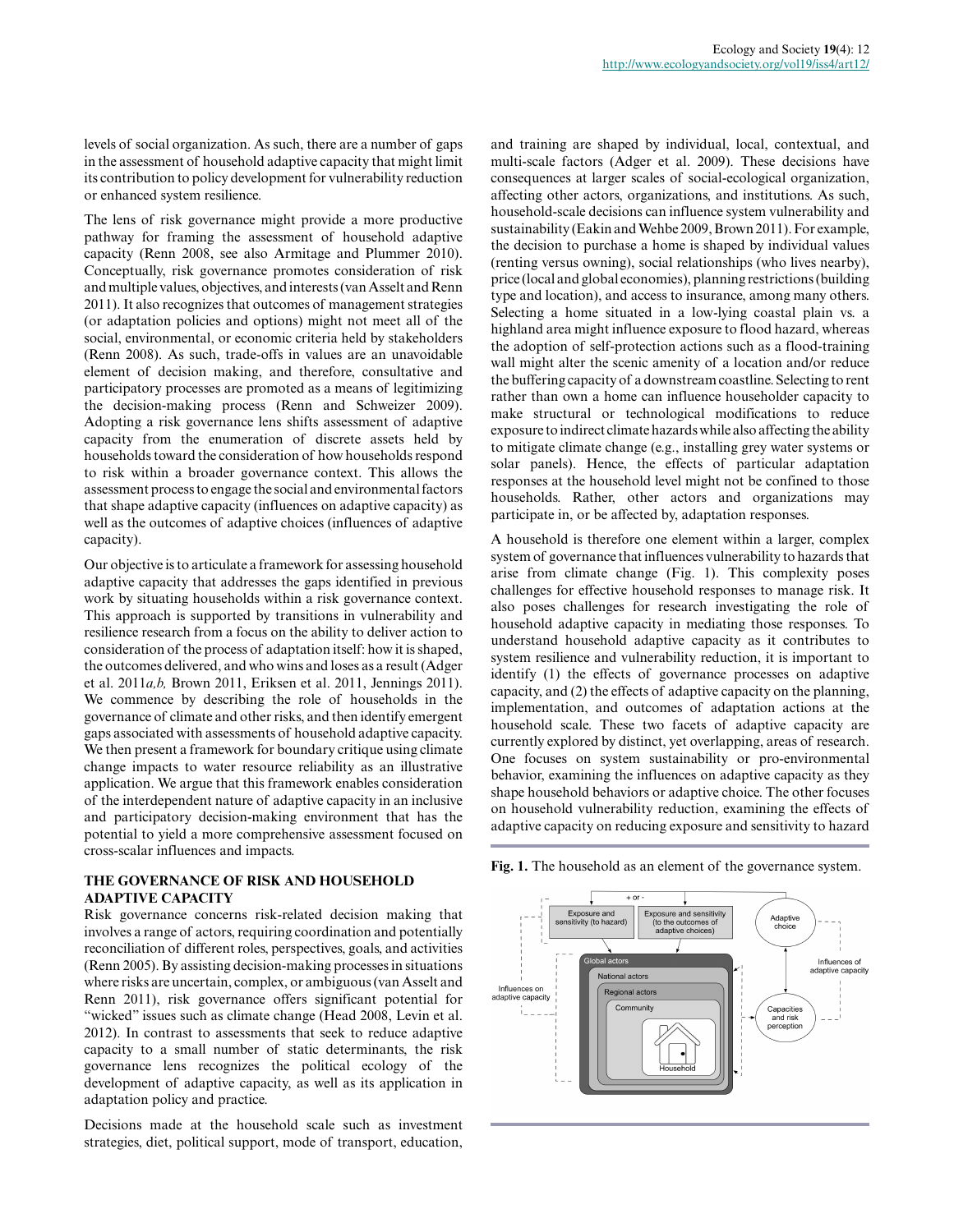events (Fig. 2). However, the elements of and on adaptive capacity are often addressed in isolation, and this lack of integration creates gaps in understanding the role of the household in adaptation. These gaps, as well as pathways by which they can be addressed, are outlined in the following sections.

**Fig. 2.** (A) Traditional framing of influences of adaptive capacity on adaptive action. Those with capacity and/or perception of risk take adaptive action. The action reduces vulnerability to the select hazard. (B) Traditional framing of studies that explore influences on adaptive capacity. The household response to a select policy is viewed as a product of the broader system as well as individual attributes. The implications of adaptive choice (behaviors in response to policy) on system sustainability are considered.



# **INFLUENCES ON ADAPTIVE CAPACITY**

Household-scale assessments of adaptive capacity that focus on vulnerability reduction have their traditions in the fields of hazard management, global environmental change, and sustainable livelihoods (McLaughlin and Dietz 2008, Miller et al. 2010). Their objective is to generate knowledge that can enhance capacity to reduce exposure and sensitivity to hazards (Grothmann and Reusswig 2006, Vincent 2007, Molua 2009, Kalikoski et al. 2010, Harvatt et al. 2011, Below et al. 2012, Saroar and Routray 2012). These studies identify attributes of households that have taken action in response to stress, which may be informed by experience with past events or by theoretical or conceptual models of causeand-effect relationships between households and their socialecological context. The implicit or explicit assumption underpinning such studies is that by facilitating access to capital (e.g., financial or human), households will have the material and social resources required to implement actions (Fig. 2).

However, the focus on household attributes, exclusive of the attributes or characteristics of other actors within the system and how they influence household access, results in an isolated and static view of the household. Few studies look at processes exogenous to the household as important influences on adaptive capacity (although see Osbahr et al. 2008, Fernández-Giménez et al. 2012). For example, although cross-scale interactions among actors are, in some cases, discussed as a mechanism that influences household access to determinants of adaptive capacity (Grothmann and Patt 2005), this influence is rarely analyzed as a component of the assessment. Consequently, there is a focus on household entitlements, exclusive of the community, regional, or national contexts (including social, material, technological, cultural, and political) that shape entitlements. Ultimately, this results in an incomplete picture of household adaptive capacity that reveals little about where interventions to enhance capacity

can be made. For example, although enhancing the knowledge of households about climate risk is often considered to enhance adaptive capacity (Marshall et al. 2013), without understanding the pathways by which households receive such knowledge (e.g., roles of other actors) as well as how such knowledge is used in decision making, it may be difficult to translate knowledge into capacity. Furthermore, investments made in enhancing the capacity of households may result in trade-offs or opportunity costs that may go unrecognized if households are considered in isolation.

In contrast, exploring the influences on adaptive capacity using a risk governance lens results in a richer understanding of the various actors and driving forces influencing household behavior. For example, sustainability and pro-environmental behavior studies examine policy settings, available technologies, and social and cultural contexts to understand the determinants of household environmental behavior (DEFRA 2005, 2008, OECD 2008, Spence and Pidgeon 2009, Maller and Strengers 2011, Strengers and Maller 2012). The effects of alternate policy mechanisms (e.g., economic instruments, labeling, information campaigns, and direct regulation) on household capacities and, in turn, associated behaviors, is explored in an effort to understand the range of mechanisms that influence decision making for sustainability at the household scale. For example, market-based mechanisms such as rebates for investment in water-efficient equipment seek to address barriers in financial capital, whereas information campaigns seek to influence values and perceptions. Alternatively, regulation (e.g., building standards) does not directly target household capacity; rather, the environment in which households operate indirectly shapes patterns of consumption and other routine behaviors. The risk governance lens expands understanding regarding how behaviors are shaped by external governance, social, and cultural contexts. This translates into exploring and understanding the degree to which external factors influence or hinder the implementation of adaptive action via its influence on the capacities that shape action.

# **INFLUENCES OF ADAPTIVE CAPACITY**

Household adaptive capacity can also be assessed based on the outcomes it generates, i.e., the actions implemented and their associated costs and benefits for human and natural systems. However, interventionist and equity principles have shaped household-level assessments that seek to reduce vulnerability (Kuhlicke et al. 2011), and assessments have sought to deliver equity in access to resources, rather than critique the outcomes of the actions implemented (Sen 1981, Blackwood and Lynch 1994, Moser 1998, Scoones 1998, Bebbington 1999, Siegel 2005). Thus, although the link between capacity and the ability to take action (influences of adaptive capacity) is examined, there is limited critical review of the implications of selected adaptive actions in achieving positive outcomes, either for the individual household or the broader system. Rather, high levels of adaptive capacity are assumed to lead to adaptive action that reduces individual and community vulnerability (i.e., Below et al. 2012; Fig. 2a). Jennings (2011) argues that by making this assumption, studies exclude consideration of the political nature of adaptation. Adaptive capacity may be deployed to support adaptive or maladaptive actions; therefore, higher adaptive capacity does not necessarily lead to a reduction in vulnerability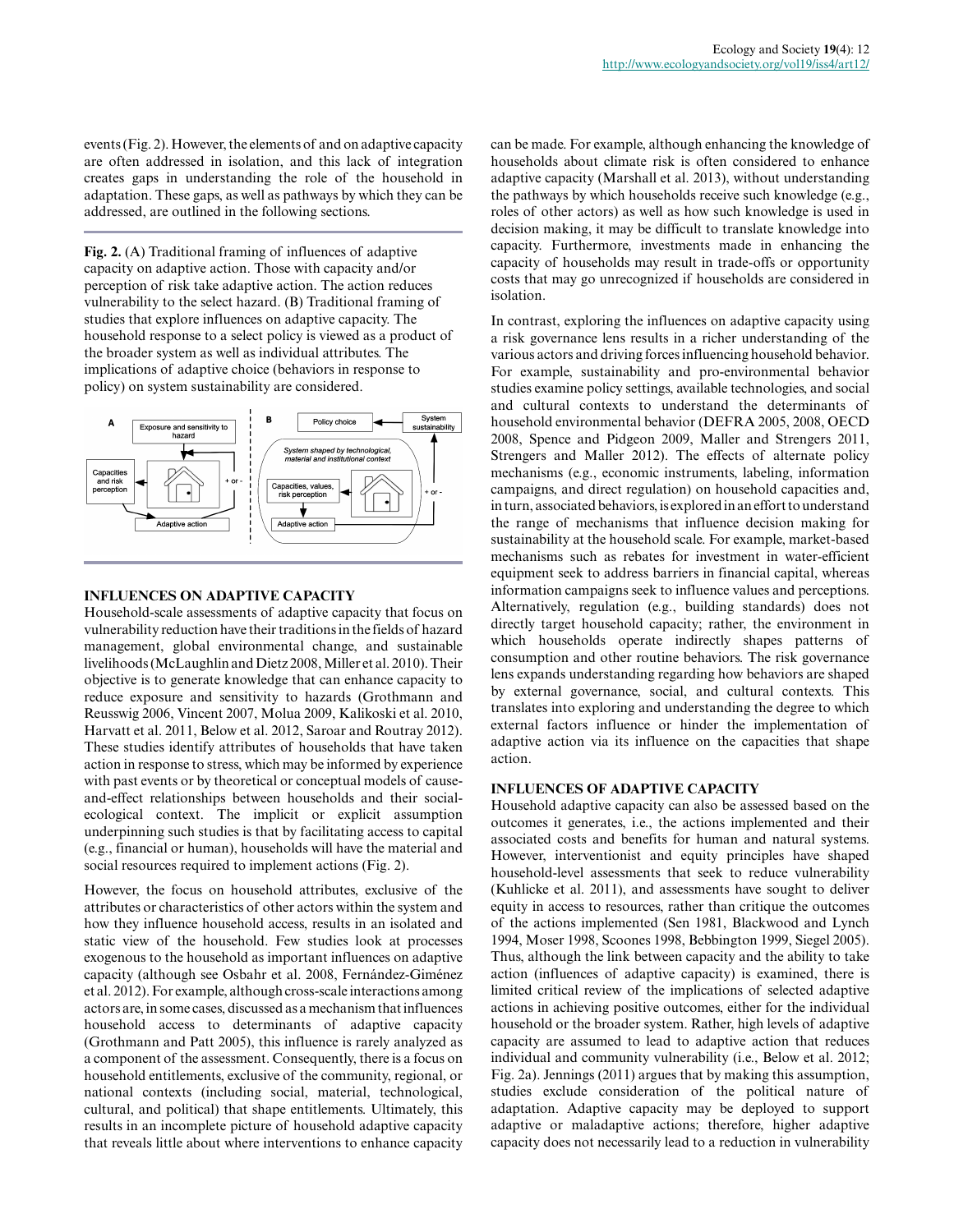

**Fig. 3.** Indicative example of progressing through the themes that facilitate boundary critique for the assessment of household adaptive capacity. Adapted from Eisenack and Stecker (2012).

(Barnett and O'Neill 2010). Consequently, the determinants of capacity that are promoted may support adaptive actions that are ineffective at the individual household and/or system scale.

Understanding how available capacities influence adaptive choice and the contribution of those adaptive choices to vulnerability reduction and system sustainability is therefore important in adaptive capacity assessment. This involves judgements on the link between capacity and action as well as the appropriateness of particular adaptive choices in achieving end goals. Strengers and Maller (2012) address this issue, in part, by exploring the link between systems of energy and water resource provision and householders' capacity to adapt to climate change. Different strategies of resource provision are argued to influence the degree to which householders conserve resources. In this example, a link between capacity and action is proposed, and assumptions regarding the appropriateness of actions (i.e., level of resource conservation by behaviour type) are specified; however, the end goal sought via intervention and an approach to transition toward the end goal (e.g., reducing consumption by raising the price of the resource) is not stated. Consequently, practical recommendations that address the sustainability issues identified are not forthcoming.

This raises a key challenge in adaptive capacity assessment: defining what is appropriate action given the complexity of the risk and the diverse values both of those involved in decision making and those affected by the decision. Addressing this challenge requires a participatory and inclusive approach (Renn and Schweizer 2009, Renn and Klinke 2012). Consequently, adaptive capacity assessment should consider (1) who will be included in the process to define adaptation goals and specify the links between capacity and action, and (2) by what process (including procedural rules) a final decision will be reached (Renn and Schweizer 2009). In this way, the anticipated outcomes of capacity building interventions are defined in an inclusive manner, which is necessary for climate risks characterized by uncertainty, ambiguity, and diverse values.

## **TOWARD A NEW CONCEPTUALIZATION OF HOUSEHOLD ADAPTATION AND ADAPTIVE CAPACITY**

The previous sections demonstrate that common ways of framing household adaptive capacity in research neglect key elements needed for comprehensive understanding of the role of the household in adaptation. The lack of an integrated focus regarding influences on and influences of capacity is a product of the assessment scope, framing, and conduct (Midgley and Reynolds 2004). By expanding the boundaries of household-scale adaptive capacity assessment, influences on and influences of adaptive capacity can be considered in unison, providing a richer understanding of system complexity to move beyond generalized assumptions regarding the utility of adaptive capacity in facilitating action.

To this end, we outline four themes that facilitate boundary critique for the assessment of household adaptive capacity (Ulrich 2000, 2005). These themes focus on context determination prior to goal setting. Details of the current system are elucidated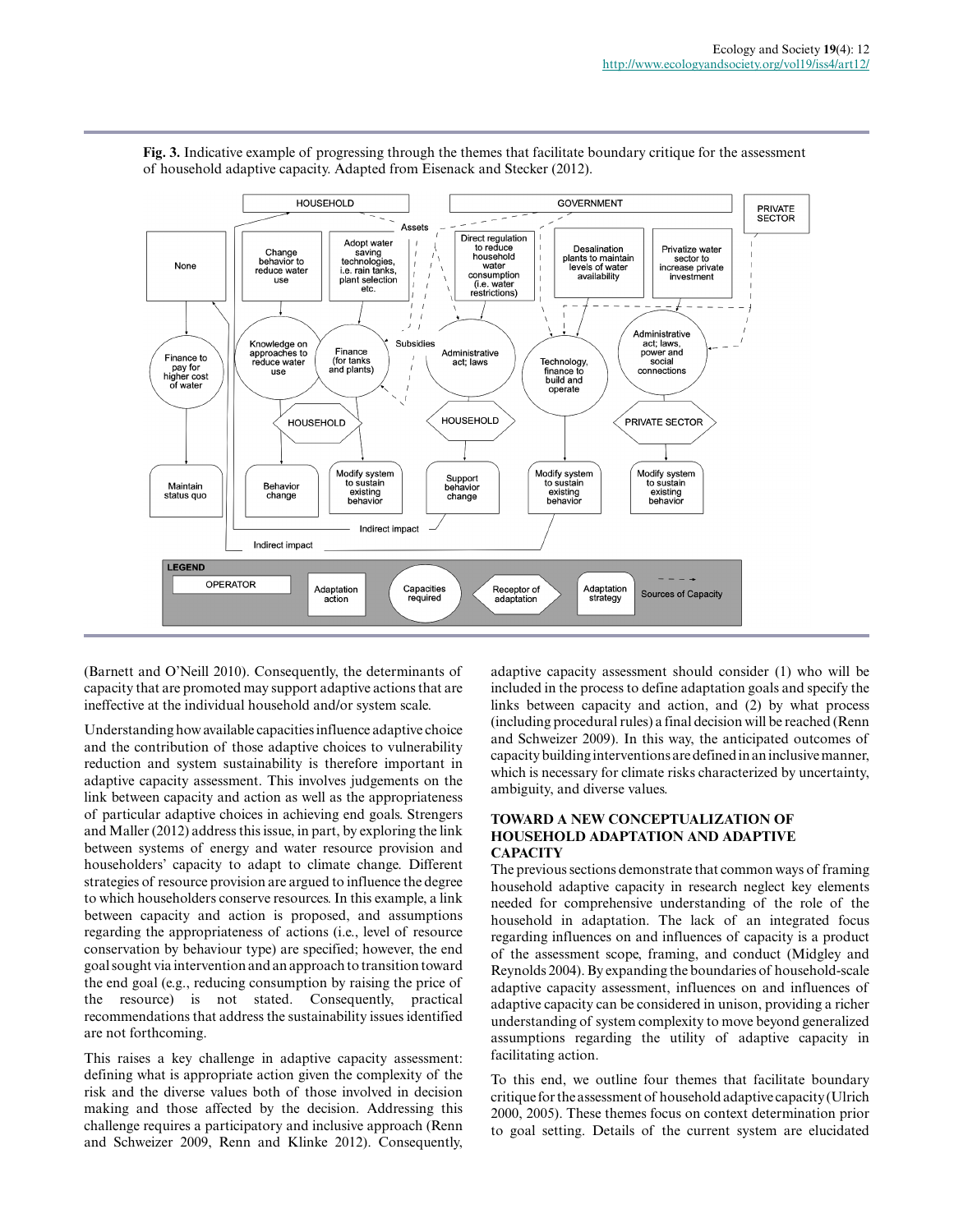(themes 1 and 2) prior to the collaborative definition of adaptation strategies (theme 3) and capacity building goals (theme 4). The themes assist in integrating core concepts of risk governance into the assessment process. Themes 1 and 2 involve establishing the system framing, ensuring that the systemic nature of risk and capacity is considered (Renn et al. 2011). Theme 3 allows for participatory and inclusive decision making in assessing crossscalar influences and defining adaption strategies, noting that communication and participation are important aspects in all themes (Renn and Schweizer 2009). In theme 4, the outcomes of themes 1–3 are critically reflected on to identify entry points for adaptive capacity enhancement that builds on collective and complementary actions across scales (Eakin and Wehbe 2009, Hill and Engle 2013). The themes do not represent a prescriptive approach to household adaptive capacity assessment. Rather, they provide guidance to frame assessments broadly and capture a comprehensive range of influences of and on adaptive capacity.

Drawing on Eisenack and Stecker's (2012) framework of adaptation as actions to map the actors involved, adaptive choices, capacities required, and resultant adaptive strategies, we demonstrate the utility of these themes for enhancing assessment using the scenario of water resource reliability for a particular household (Fig. 3). This scenario demonstrates how mapping the interplay between household decisions and climate risk management decisions across scales can reveal the role households play in the adaptation process, clarifying entry points for adaptive action (e.g., behavior change) and highlighting areas for adaptive capacity enhancement (e.g., information provision and/or augmentation of financial capital). Assessing adaptive capacity requires an understanding of the end goal of adaptation; therefore, adaptation choices (theme 1) and strategies (theme 3) are discussed within the themes.

#### **Theme 1: analysis of governance contexts**

Theme 1 establishes the scope and bounds of the assessment by positioning the household within the governance structure for a particular problem/issue. Although it is tempting to frame adaptive choices by only considering hazard type and characteristics, the choice of adaptive response and the capacity to implement responses are also a function of the cultural, political, technological, institutional, and environmental contexts of the household. This theme, therefore, focuses the assessment on the evaluation of available adaptive choices that are relevant to a particular hazard and encourages consideration for the role of the household in the adaptation process in the context of the range of conditions and other actors that shape adaptive choice.

Applying this theme to the issue of water resource reliability illustrates a range of adaptive choices available to households and to other actors whose decisions have an influence on household responses (Fig. 3). Although a variety of actors are stakeholders in the management of water resources, for illustrative purposes, this scenario focuses on just two actors with key roles in water management: households and state government. Household adaptive choices can also be considered at different temporal scales relative to other actors (e.g., government agencies, private sector, nongovernmental organizations). Households might take actions prior to other actors and/or they might take actions after or in response to those of other actors. For example, households might adapt by investing in water-saving technologies and changing behavior to reduce water use. This action can be proactive or in response to adaptive actions taken at other scales (e.g., water management policy). Households may also choose not to alter their behavior if they are facilitated to maintain existing status through actions taken at other scales (e.g., a desalination system to ensure access to water, although at a higher cost). Explicit consideration of the sequence of actions among different actors allows identification of responses to direct (i.e., climate) as well as indirect (i.e., policy) effects associated with climate hazards. This provides a preliminary understanding of system complexity and the range of roles that households (and other actors) can play and actions they can pursue in responding to the impacts of a select hazard. More importantly, this theme helps identify and clarify the interdependencies among different actors and how they shape actions across scales.

### **Theme 2: determination of adaptive capacity sources**

Theme 2 facilitates consideration of the capacities required to take action within the current governance context or to promote a change in the context to broaden the adaptive choices available to the household. Sources of capacity are also considered because different actors can enhance the capacity of households to adapt (for example, through financial subsidies). Exploring the capacity required to implement select strategies can help to develop an understanding of those actors that are more resilient to impacts and also the adaptive strategies that might be implemented by different actors as a function of the available adaptive capacities.

In the water resource reliability scenario, whether and for how long households are able to maintain the status quo of consumption without behavioral change is a function of the capacity of households and the actions taken by other actors in the governance system. For example, if a market-based approach to adaptation is adopted, households with higher capacity, largely owing to access to financial resources, will be more resilient to system changes occurring beyond the household scale (such as privatization). In contrast, households with lower financial capacity must, or might choose to, alter behavior and resource use sooner because the costs of maintaining the status quo pose a substantive behavioral constraint. However, the provision of subsidies to offset costs for those with lower financial capacity could be incorporated into the intervention in an attempt to achieve greater equity in the distribution of costs. Alternatively, if local or State government were to implement water restrictions, financial resources would have less influence on the capacity to respond. In fact, those who have traditionally consumed more may have a more difficult time adapting to the imposed constraint. This scenario demonstrates how adaptive choices are shaped by the demands those choices place on households and the capacity of households to respond. Furthermore, as explored in theme 1, capacity is shaped by other actors at other scales and their adaptive choices, including how issues of fairness are perceived and managed in decision making.

#### **Theme 3: assessment of cross-scalar influences**

Theme 3 allows decision makers to critique the trade-offs in outcomes among different adaptive strategies across scales, considering who wins and loses as a result of the actions implemented. First, discrete adaptive choices are categorized into adaptive strategies to shift attention away from the individual choices themselves to the outcomes sought by adaptation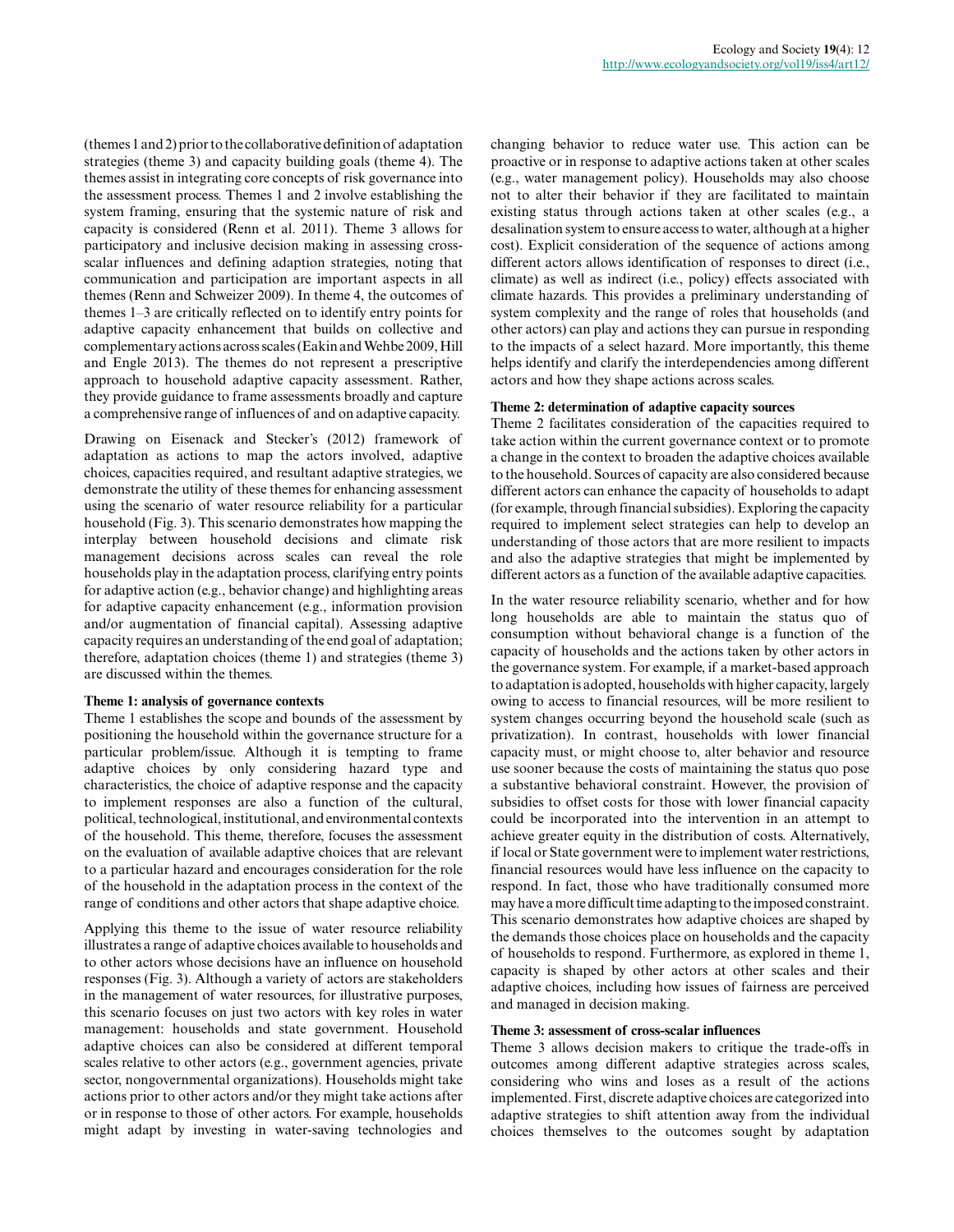(Ziervogel et al. 2006). Subsequently, the systemic effects of adaptation pathways are examined, including potential trade-offs and synergies with other actions or objectives, rather than evaluating adaptation narrowly by assessing the feasibility of implementing a particular option.

Adaptive strategies for managing constraints on water availability can be categorized into those that: (1) support behavior change at the household scale (i.e., knowledge on approaches to reduce water consumption), and (2) seek to sustain existing patterns of behavior at the household scale (i.e., access to financial resources to pay for the higher cost of water; Fig. 3). Adaptation via behavior change (internal or self-regulating modification) is argued to be respectful of the integrity of social-ecological systems, whereas actions that focus on external change or manipulating the system with the aim of making self-regulation unnecessary are termed manipulative actions (in this case, construction of desalination plants to maintain potable water availability, although at a higher cost; Thomsen et al. 2012). Both strategies can address the immediate objective of securing household water availability, but they have very different implications for sustainability outcomes (Barnett and O'Neill 2010), both at the household level and across the governance system.

Classifying adaptive choices into alternate adaptive strategies ensures that the assumptions regarding trade-offs between environmental services and human outcomes are transparent. Given that actors can make different normative judgments regarding the risk of declining water availability as well as the different policy prescriptions to manage that risk (Renn and Klinke 2012), such transparency is necessary to facilitate deliberation that can reconcile such value differences. Further, equity issues associated with adaptation choices made across scales can be explored. For example, the decision to enable households with high financial capacity to continue to maintain high levels of resource use by installing desalination plants can be critically reviewed with respect to how the costs and benefits of such technologies are distributed throughout society. Hence, adaptive capacity assessment can consider negotiation processes associated with managing trade-offs in adaptation and the degree and structure of participation required for the purposes of the assessment (refer to Renn and Schweizer 2009).

# **Theme 4: integrated goal setting**

What are the barriers and/or enablers to households implementing the adaptation strategies sought? What are the goals of adaptive capacity development? Drawing on an understanding of how the governance context shapes adaptive choice, existing capacity sources, and the trade-offs associated with identified adaptive strategies (as established via themes 1– 3), opportunities to enhance capacities that lead to more or directed adaptive choices for households can be evaluated. Interventions to enhance capacity might include structural changes to system interrelationships via changes in institutions and their rules or relationships, as well as augmentation of resources through the delivery of technology, finance, or enhancement of human capital.

In the scenario provided, if the adaptation strategy of behavior change were sought, the identified barriers or opportunities for modifying household water consumption would provide the basis for adaptive capacity interventions. Household adaptation does not occur in isolation from actions and decisions within the broader governance context. Therefore, interventions must provide opportunities for households to take direct action and respond to indirect effects associated with adaptive actions implemented at other scales. For example, a barrier to direct action (identified in theme 1) might be householders' limited awareness of opportunities to modify consumption patterns (identified in theme 2). An approach to achieve behavior change might be to provide information on opportunities for water saving in the home, with information provision guided by an understanding of the way in which households receive and apply information in decision making. Similarly, State governments might perceive the low unit cost of water as a barrier to household behavior change and therefore increase the unit cost of water as an adaptive measure. At the household scale, financial capital to pay for the higher unit cost of water would influence capacity to accommodate this change. To facilitate households in adapting to this change, a means-tested financial subsidy for a specified usage level (e.g.,  $5 \times 10^4$  L/person<sup>-1</sup> yr<sup>-1</sup>) might be provided (WSAA 2010).

Given that different adaptive choices have different implications for households and their capacity to respond, mechanisms to promote deliberation and reconcile different values and costs/ benefits among different actors and scales are required. Through such mechanisms, the contribution of interventions to vulnerability reduction, long-term sustainability, and social equity, among other factors, can be evaluated, with the evaluation criteria defined in an inclusive and collaborative manner. Therefore, elements of understanding adaptive capacity include understanding whether opportunities for such deliberation exist and identifying entry points to enhance opportunities where available.

# **CONCLUSION**

Here, we have argued that influences of and influences on household adaptive capacity are currently addressed in isolation. We suggest that to understand adaptive capacity as it contributes to system resilience and vulnerability reduction, it is important to identify (1) the effects of governance processes on adaptive capacity, and (2) the effects of adaptive capacity on the planning, implementation, and outcomes of adaptation actions at the household scale. To capture these elements within household adaptive capacity assessments, we outlined four themes that facilitate boundary critique. By considering these themes, the relationship between capacity and action is explored, and in turn, the outcomes of adaptive choices at both the individual and broader system scales are evaluated. This framework progresses household adaptive capacity assessment beyond consideration for individual households toward the consideration of households as one element of a broader system of risk governance. In so doing, the framework acknowledges that deliberative and participatory approaches are critical to ensure transparency in adaptive choices, which is a necessary foundation for the promotion of select determinants of adaptive capacity.

We argue that by framing assessments of adaptive capacity with a risk governance lens, the assumptions that direct the research are explicit and the goals sought from enhancing household capacity are defined. This enables a transition beyond the often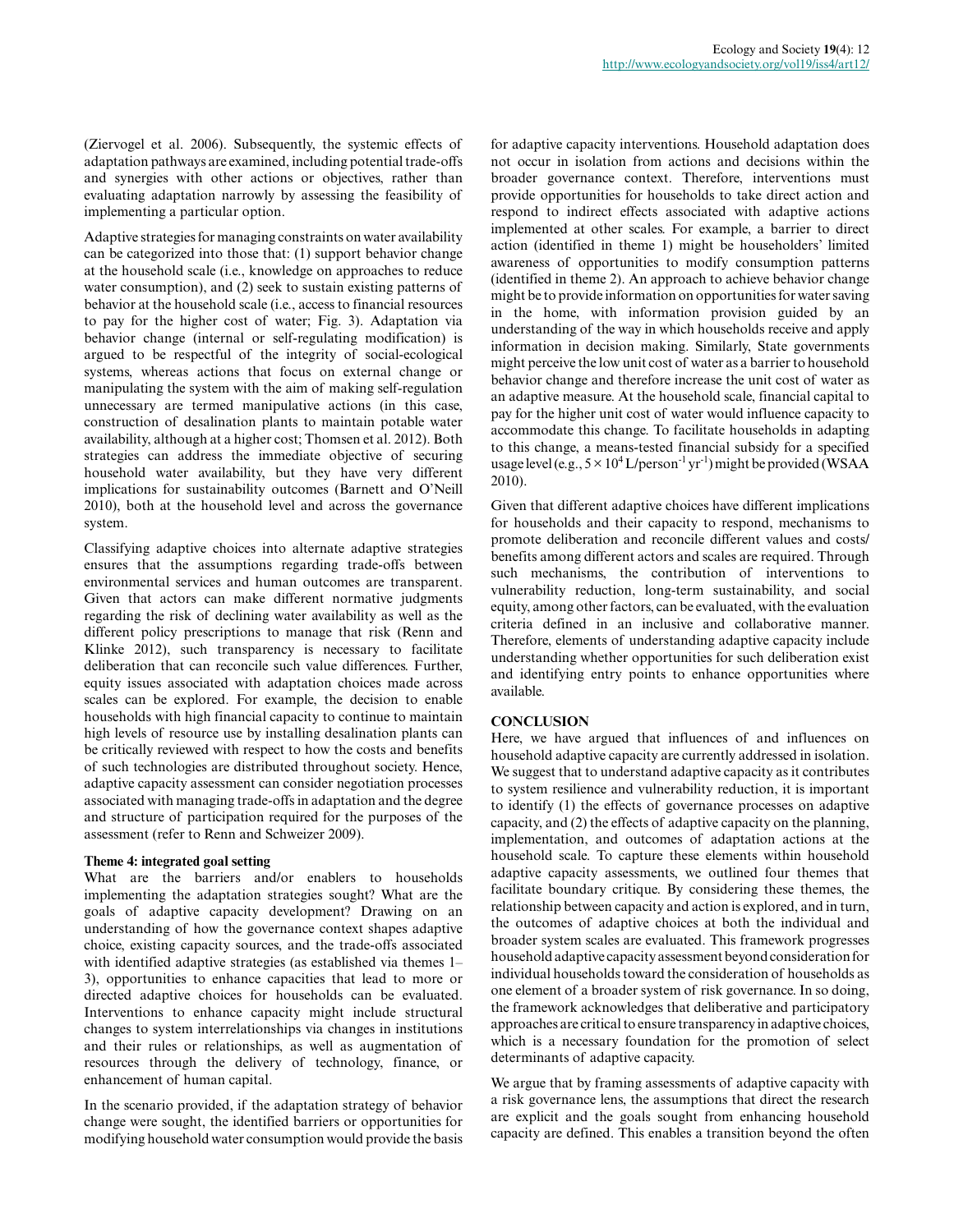adopted view that adaptation is a process that is inherently beneficial to a particular actor, to explicitly consider the political nature of adaptation, the broader consequences of adaptation choices at different scales, and the potential winners and losers. Transitioning assessments away from examining households as discrete units to recognizing their role within a larger governance context will require critical review of the traditional boundaries placed on assessment processes. Such boundary critiques will enable household adaptive capacity research to play a more comprehensive role in contributing to system resilience and vulnerability reduction.

*Responses to this article can be read online at:* [http://www.ecologyandsociety.org/issues/responses.](http://www.ecologyandsociety.org/issues/responses.php/6745) [php/6745](http://www.ecologyandsociety.org/issues/responses.php/6745)

#### **Acknowledgments:**

*This research was supported by the Australian Research Council (ARC-DP1093583). We are thankful for the constructive comments on the manuscript from two anonymous reviewers.*

#### **LITERATURE CITED**

Adger, W. N., S. Agrawala, M. M. Q. Mirza, C. Conde, K. O'Brien, J. Pulhin, R. Pulwarty, B. Smit, and K. Takahashi. 2007. Assessment of adaptation practices, options, constraints and capacity. Pages 717-743 *in* M. L. Parry, O. F. Canziani, J. P. Palutikof, P. J. van der Linden, and C. E. Hanson, editors. *Climate change 2007, impacts, adaptation and vulnerability.* Contribution of Working Group II to the Fourth Assessment Report of the Intergovernmental Panel on Climate Change. Cambridge University Press, Cambridge, UK. [online] URL: [http://www.](http://www.ipcc.ch/pdf/assessment-report/ar4/wg2/ar4-wg2-chapter17.pdf) [ipcc.ch/pdf/assessment-report/ar4/wg2/ar4-wg2-chapter17.pdf.](http://www.ipcc.ch/pdf/assessment-report/ar4/wg2/ar4-wg2-chapter17.pdf)

Adger, W. N., and J. Barnett. 2009. Four reasons for concern about adaptation to climate change. *Environment and Planning A* 41 (12):2800-2805.<http://dx.doi.org/10.1068/a42244>

Adger, W. N., J. Barnett, F. S. Chapin III, and H. Ellemor. 2011*a.* This must be the place: underrepresentation of identity and meaning in climate change decision-making. *Global Environmental Politics* 11(2):1-25. [http://dx.doi.org/10.1162/GLEP\\_a\\_00051](http://dx.doi.org/10.1162/GLEP_a_00051)

Adger, W. N., N. Brooks, G. Bentham, M. Agnew, and S. Eriksen. 2004. *New indicators of vulnerability and adaptive capacity.* Tyndall Centre Technical Report 7. Tyndall Centre for Climate Change Research, Norwich, UK. [online] URL: [http://www.](http://www.tyndall.ac.uk/content/new-indicators-vulnerability-and-adaptive-capacity) [tyndall.ac.uk/content/new-indicators-vulnerability-and-adaptive](http://www.tyndall.ac.uk/content/new-indicators-vulnerability-and-adaptive-capacity)[capacity.](http://www.tyndall.ac.uk/content/new-indicators-vulnerability-and-adaptive-capacity)

Adger, W. N., K. Brown, D. R. Nelson, F. Berkes, H. Eakin, C. Folke, K. Galvin, L. Gunderson, M. Goulden, K. O'Brien, J. Ruitenbeek, and E. L. Tompkins. 2011*b.* Resilience implications of policy responses to climate change. *Wiley Interdisciplinary Reviews: Climate Change* 2(5):757-766. [http://dx.doi.org/10.1002/](http://dx.doi.org/10.1002/wcc.133) [wcc.133](http://dx.doi.org/10.1002/wcc.133)

Adger, W. N., H. Eakin, and A. Winkels. 2009. Nested and teleconnected vulnerabilities to environmental change. *Frontiers in Ecology and the Environment* 7:150-157. [http://dx.doi.](http://dx.doi.org/10.1890/070148) [org/10.1890/070148](http://dx.doi.org/10.1890/070148)

Adger, W. N., and P. M. Kelly. 1999. Social vulnerability to climate change and the architecture of entitlements. *Mitigation and Adaptation Strategies for Global Change* 4(3-4):253-266. [http://](http://dx.doi.org/10.1023/A:1009601904210) [dx.doi.org/10.1023/A:1009601904210](http://dx.doi.org/10.1023/A:1009601904210)

Armitage, D., and R. Plummer, editors. 2010. *Adaptive capacity and environmental governance.* Springer, Berlin, Germany. [http://](http://dx.doi.org/10.1007/978-3-642-12194-4) [dx.doi.org/10.1007/978-3-642-12194-4](http://dx.doi.org/10.1007/978-3-642-12194-4)

Barnett, J., and S. O'Neill. 2010. Maladaptation. *Global Environmental Change* 20(2):211-213. [http://dx.doi.org/10.1016/](http://dx.doi.org/10.1016/j.gloenvcha.2009.11.004) [j.gloenvcha.2009.11.004](http://dx.doi.org/10.1016/j.gloenvcha.2009.11.004)

Bebbington, A. 1999. Capitals and capabilities: a framework for analyzing peasant viability, rural livelihoods and poverty. *World Development* 27(12):2021-2044. [http://dx.doi.org/10.1016/S0305-750X](http://dx.doi.org/10.1016/S0305-750X(99)00104-7) [\(99\)00104-7](http://dx.doi.org/10.1016/S0305-750X(99)00104-7)

Below, T. B., K. D. Mutabazi, D. Kirschke, C. Franke, S. Sieber, R. Siebert, and K. Tscherning. 2012. Can farmers' adaptation to climate change be explained by socio-economic household-level variables? *Global Environmental Change* 22(1):223-235. [http://dx.](http://dx.doi.org/10.1016/j.gloenvcha.2011.11.012) [doi.org/10.1016/j.gloenvcha.2011.11.012](http://dx.doi.org/10.1016/j.gloenvcha.2011.11.012)

Blackwood, D. L., and R. G. Lynch. 1994. The measurement of inequality and poverty: a policy maker's guide to the literature. *World Development* 22(4):567-578. [http://dx.doi.org/10.1016/0305-750X](http://dx.doi.org/10.1016/0305-750X(94)90112-0) [\(94\)90112-0](http://dx.doi.org/10.1016/0305-750X(94)90112-0)

Brooks, N., W. N. Adger, and P. M. Kelly. 2005. The determinants of vulnerability and adaptive capacity at the national level and the implications for adaptation. *Global Environmental Change* 15 (2):151-163. <http://dx.doi.org/10.1016/j.gloenvcha.2004.12.006>

Brown, K. 2011. Sustainable adaptation: an oxymoron? *Climate and Development* 3(1):21-31. <http://dx.doi.org/10.3763/cdev.2010.0062>

Brown, K., and E. Westaway. 2011. Agency, capacity, and resilience to environmental change: lessons from human development, well-being, and disasters. *Annual Review of Environment and Resources* 36:321-342. [http://dx.doi.org/10.1146/](http://dx.doi.org/10.1146/annurev-environ-052610-092905) [annurev-environ-052610-092905](http://dx.doi.org/10.1146/annurev-environ-052610-092905)

Cutter, S. L., L. Barnes, M. Berry, C. Burton, E. Evans, E. Tate, and J. Webb. 2008. A place-based model for understanding community resilience to natural disasters. *Global Environmental Change* 18(4):598-606.<http://dx.doi.org/10.1016/j.gloenvcha.2008.07.013>

DEFRA [Department for Environment, Food and Rural Affairs]. 2005. *Changing behaviour through policy making.* DEFRA, London, UK.

DEFRA [Department for Environment, Food and Rural Affairs]. 2008. *Framework for pro-environmental behaviours.* DEFRA, London, UK.

Eakin, H., S. Eriksen, P.-O. Eikeland, and C. Øyen. 2011. Public sector reform and governance for adaptation: implications of new public management for adaptive capacity in Mexico and Norway. *Environmental Management* 47(3):338-351. [http://dx.doi.org/10.1007/](http://dx.doi.org/10.1007/s00267-010-9605-0) [s00267-010-9605-0](http://dx.doi.org/10.1007/s00267-010-9605-0)

Eakin, H. C., and M. B. Wehbe. 2009. Linking local vulnerability to system sustainability in a resilience framework: two cases from Latin America. *Climatic Change* 93(3-4):355-377. [http://dx.doi.](http://dx.doi.org/10.1007/s10584-008-9514-x) [org/10.1007/s10584-008-9514-x](http://dx.doi.org/10.1007/s10584-008-9514-x)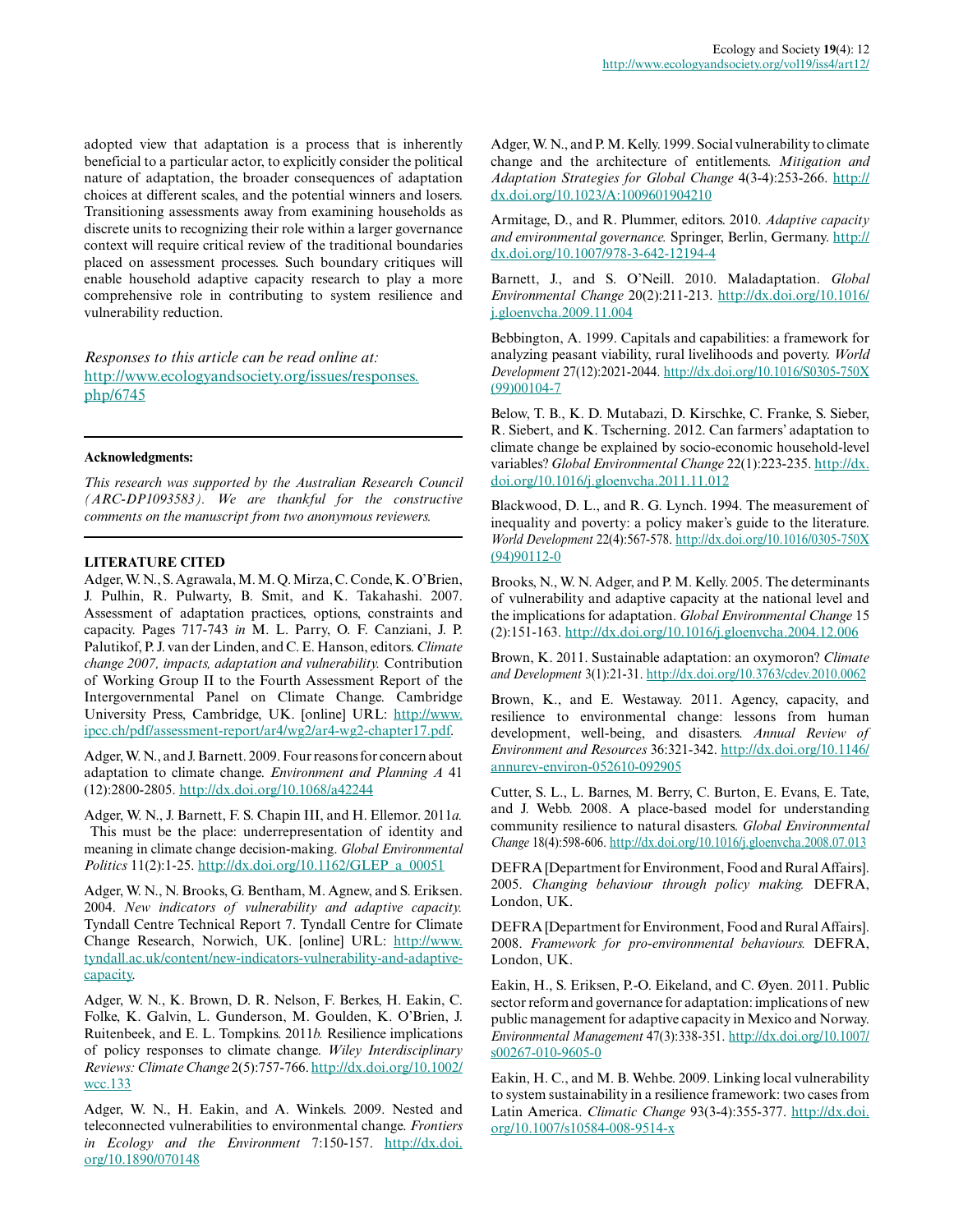Eisenack, K., and R. Stecker. 2012. A framework for analyzing climate change adaptations as actions. *Mitigation and Adaptation Strategies for Global Change* 17(3):243-260. [http://dx.doi.](http://dx.doi.org/10.1007/s11027-011-9323-9) [org/10.1007/s11027-011-9323-9](http://dx.doi.org/10.1007/s11027-011-9323-9)

Eriksen, S., P. Aldunce, C. S. Bahinipati, R. D'Almeida Martins, J. I. Molefe, C. Nhemachena, K. O'Brien, F. Olorunfemi, J. Park, L. Sygna, and K. Ulsrud. 2011. When not every response to climate change is a good one: identifying principles for sustainable adaptation. *Climate and Development* 3(1):7-20. [http://dx.doi.](http://dx.doi.org/10.3763/cdev.2010.0060) [org/10.3763/cdev.2010.0060](http://dx.doi.org/10.3763/cdev.2010.0060)

Fernández-Giménez, M. E., B. Batkhishig, and B. Batbuyan. 2012. Cross-boundary and cross-level dynamics increase vulnerability to severe winter disasters (dzud) in Mongolia. *Global Environmental Change* 22(4):836-851. [http://dx.doi.org/10.1016/](http://dx.doi.org/10.1016/j.gloenvcha.2012.07.001) [j.gloenvcha.2012.07.001](http://dx.doi.org/10.1016/j.gloenvcha.2012.07.001)

Few, R., K. Brown, and E. Tompkins. 2004. *Scaling adaptation: climate change response and coastal management in the UK.* Tyndall Centre Working Paper 60. Tyndall Centre for Climate Change Research, Norwich, UK. [online] URL: [http://www.](http://www.tyndall.ac.uk/content/scaling-adaptation-climate-change-response-and-coastal-management-uk) [tyndall.ac.uk/content/scaling-adaptation-climate-change-response](http://www.tyndall.ac.uk/content/scaling-adaptation-climate-change-response-and-coastal-management-uk)[and-coastal-management-uk](http://www.tyndall.ac.uk/content/scaling-adaptation-climate-change-response-and-coastal-management-uk).

Grothmann, T., and A. Patt. 2005. Adaptive capacity and human cognition: the process of individual adaptation to climate change. *Global Environmental Change* 15(3):199-213. [http://dx.doi.](http://dx.doi.org/10.1016/j.gloenvcha.2005.01.002) [org/10.1016/j.gloenvcha.2005.01.002](http://dx.doi.org/10.1016/j.gloenvcha.2005.01.002)

Grothmann, T., and F. Reusswig. 2006. People at risk of flooding: why some residents take precautionary action while others do not. *Natural Hazards* 38(1-2):101-120. [http://dx.doi.org/10.1007/](http://dx.doi.org/10.1007/s11069-005-8604-6) [s11069-005-8604-6](http://dx.doi.org/10.1007/s11069-005-8604-6)

Harvatt, J., J. Petts, and J. Chilvers. 2011. Understanding householder responses to natural hazards: flooding and sea-level rise comparisons. *Journal of Risk Research* 14(1):63-83. [http://dx.](http://dx.doi.org/10.1080/13669877.2010.503935) [doi.org/10.1080/13669877.2010.503935](http://dx.doi.org/10.1080/13669877.2010.503935)

Hayden, M. H., H. Brenkert-Smith, and O. V. Wilhelmi. 2011. Differential adaptive capacity to extreme heat: a Phoenix, Arizona, case study. *Weather, Climate, and Society* 3(4):269-280. <http://dx.doi.org/10.1175/WCAS-D-11-00010.1>

Head, B. 2008. Wicked problems in public policy. *Public Policy* 3 (2):110-118.

Hill, M., and N. L. Engle. 2013. Adaptive capacity: tensions across scales. *Environmental Policy and Governance* 23(3):177-192. [http://](http://dx.doi.org/10.1002/eet.1610) [dx.doi.org/10.1002/eet.1610](http://dx.doi.org/10.1002/eet.1610)

IPCC [Intergovernmental Panel on Climate Change]. 2013. Summary for policy makers. Pages 3-29 *in* T. F. Stocker, D. Qin, G.-K. Plattner, M. Tignor, S. K. Allen, J. Boschung, A. Nauels, Y. Xia, V. Bex, and P. M. Midgley, editors. *Climate change 2013: the physical science basis. Contribution of Working Group I to the Fifth Assessment Report of the Intergovernmental Panel on Climate Change.* Cambridge University Press, Cambridge, UK. [online] URL: [http://www.climatechange2013.org/images/report/](http://www.climatechange2013.org/images/report/WG1AR5_SPM_FINAL.pdf) [WG1AR5\\_SPM\\_FINAL.pdf.](http://www.climatechange2013.org/images/report/WG1AR5_SPM_FINAL.pdf)

Jennings, T. L. 2011. Transcending the adaptation/mitigation climate change science policy debate: unmasking assumptions about adaptation and resilience. *Weather, Climate and Society* 3:238-248. <http://dx.doi.org/10.1175/WCAS-D-11-00056.1>

Jones, R. N., and B. L. Preston. 2011. Adaptation and risk management. *Wiley Interdisciplinary Reviews: Climate Change* 2 (2):296-308. <http://dx.doi.org/10.1002/wcc.97>

Kalikoski, D. C., P. Q. Neto, and T. Almudi. 2010. Building adaptive capacity to climate variability: the case of artisanal fisheries in the estuary of the Patos Lagoon, Brazil. *Marine Policy* 34(4):742-751. <http://dx.doi.org/10.1016/j.marpol.2010.02.003>

Keskitalo, E. C. H., H. Dannevig, G. K. Hovelsrud, J. J. West, and Å. G. Swartling. 2011. Adaptive capacity determinants in developed states: examples from the Nordic countries and Russia. Regional Environmental Change 11(3):579-592. [http://dx.doi.](http://dx.doi.org/10.1007/s10113-010-0182-9) [org/10.1007/s10113-010-0182-9](http://dx.doi.org/10.1007/s10113-010-0182-9)

Kuhlicke, C., A. Steinführer, C. Begg, C. Bianchizza, M. Bründl, M. Buchecker, B. De Marchi, M. Di Masso Tarditti, C. Höppner, B. Komac, L. Lemkow, J. Luther, S. McCarthy, L. Pellizzoni, O. Renn, A. Scolobig, M. Supramaniam, S. Tapsell, G. Wachinger, G. Walker, R. Whittle, M. Zorn, and H. Faulkner. 2011. Perspectives on social capacity building for natural hazards: outlining an emerging field of research and practice in Europe. *Environmental Science and Policy* 14(7):804-814. [http://dx.doi.](http://dx.doi.org/10.1016/j.envsci.2011.05.001) [org/10.1016/j.envsci.2011.05.001](http://dx.doi.org/10.1016/j.envsci.2011.05.001)

Levin, K., B. Cashore, S. Bernstein, and G. Auld. 2012. Overcoming the tragedy of super wicked problems: constraining our future selves to ameliorate global climate change. *Policy Sciences* 45(2):123-152.<http://dx.doi.org/10.1007/s11077-012-9151-0>

Linnekamp, F., A. Koedam, and I. S. A. Baud. 2011. Household vulnerability to climate change: examining perceptions of households of flood risks in Georgetown and Paramaribo. *Habitat International* 35(3):447-456. [http://dx.doi.org/10.1016/j.](http://dx.doi.org/10.1016/j.habitatint.2010.12.003) [habitatint.2010.12.003](http://dx.doi.org/10.1016/j.habitatint.2010.12.003)

Maller, C. J., and Y. Strengers. 2011. Housing, heat stress and health in a changing climate: promoting the adaptive capacity of vulnerable households, a suggested way forward. *Health Promotion International* 26(4):492-498. [http://dx.doi.org/10.1093/](http://dx.doi.org/10.1093/heapro/dar003) [heapro/dar003](http://dx.doi.org/10.1093/heapro/dar003)

Marshall, N. A., S. E. Park, W. N. Adger, K. Brown, and S. M. Howden. 2012. Transformational capacity and the influence of place and identity. *Environmental Research Letters* 7(3):1-9. [http://](http://dx.doi.org/10.1088/1748-9326/7/3/034022) [dx.doi.org/10.1088/1748-9326/7/3/034022](http://dx.doi.org/10.1088/1748-9326/7/3/034022)

Marshall, N. A., S. Park, S. M. Howden, A. B. Dowd, and E. S. Jakku. 2013. Climate change awareness is associated with enhanced adaptive capacity. *Agricultural Systems* 117:30-34. <http://dx.doi.org/10.1016/j.agsy.2013.01.003>

McLaughlin, P., and T. Dietz. 2008. Structure, agency and environment: toward an integrated perspective on vulnerability. *Global Environmental Change* 18(1):99-111. [http://dx.doi.](http://dx.doi.org/10.1016/j.gloenvcha.2007.05.003) [org/10.1016/j.gloenvcha.2007.05.003](http://dx.doi.org/10.1016/j.gloenvcha.2007.05.003)

Measham, T. G., B. L. Preston, T. F. Smith, C. Brooke, R. Gorddard, G. Withycombe, and C. Morrison. 2011. Adapting to climate change through local municipal planning: barriers and challenges. *Mitigation and Adaptation Strategies for Global Change* 16(8):889-909.<http://dx.doi.org/10.1007/s11027-011-9301-2>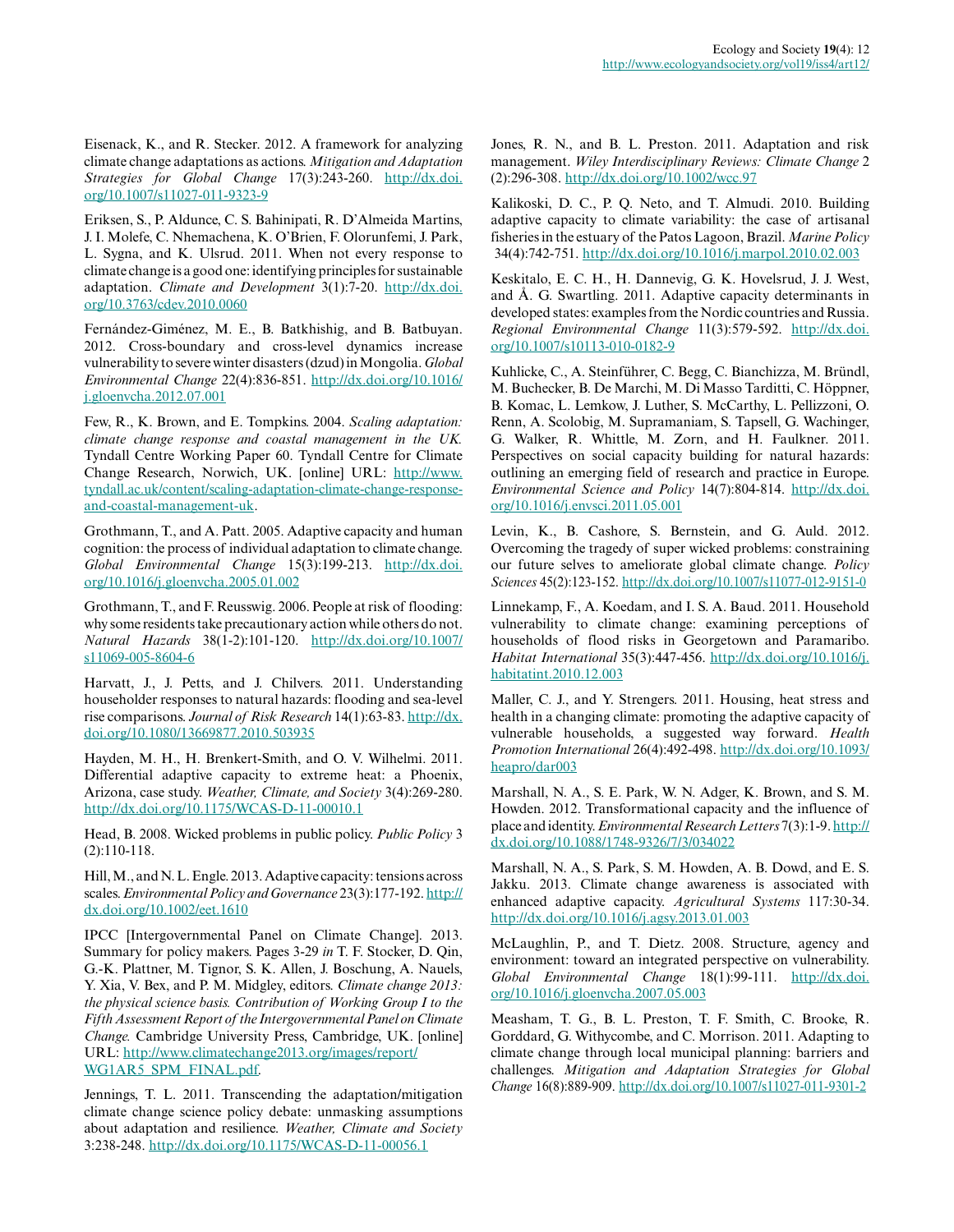Midgley, G., and M. Reynolds. 2004. Systems/operational research and sustainable development: towards a new agenda. *Sustainable Development* 12(1):56-64. [http://dx.doi.org/10.1002/](http://dx.doi.org/10.1002/sd.218) [sd.218](http://dx.doi.org/10.1002/sd.218)

Miller, F., H. Osbahr, E. Boyd, F. Thomalla, S. Bharwani, G. Ziervogel, B. Walker, J. Birkmann, S. van der Leeuw, J. Rockstrom, J. Hinkel, T. Downing, C. Folke, and D. Nelson. 2010. Resilience and vulnerability: complementary or conflicting concepts? *Ecology and Society* 15(3): 11. [online] URL: [http://www.](http://www.ecologyandsociety.org/vol15/iss3/art11/) [ecologyandsociety.org/vol15/iss3/art11/](http://www.ecologyandsociety.org/vol15/iss3/art11/).

Molua, E. L. 2009. Accommodation of climate change in coastal areas of Cameroon: selection of household-level protection options. *Mitigation and Adaptation Strategies for Global Change* 14(8):721-735. <http://dx.doi.org/10.1007/s11027-009-9194-5>

Moser, C. O. N. 1998. The asset vulnerability framework: reassessing urban poverty reduction strategies. *World Development* 26(1):1-19. [http://dx.doi.org/10.1016/S0305-750X](http://dx.doi.org/10.1016/S0305-750X(97)10015-8) [\(97\)10015-8](http://dx.doi.org/10.1016/S0305-750X(97)10015-8)

Moser, S. C., and J. A. Ekstrom. 2011. Taking ownership of climate change: participatory adaptation planning in two local case studies from California. *Journal of Environmental Studies and Sciences* 1(1):63-74. <http://dx.doi.org/10.1007/s13412-011-0012-5>

Nelson, D. R., W. N. Adger, and K. Brown. 2007. Adaptation to environmental change: contributions of a resilience framework. *Annual Review of Environmental Resources* 32:395-419. [http://dx.](http://dx.doi.org/10.1146/annurev.energy.32.051807.090348) [doi.org/10.1146/annurev.energy.32.051807.090348](http://dx.doi.org/10.1146/annurev.energy.32.051807.090348)

Nelson, R., P. Kokic, S. Crimp, H. Meinke, and S. M. Howden. 2010. The vulnerability of Australian rural communities to climate variability and change: part I—conceptualising and measuring vulnerability. *Environmental Science and Policy* 13 (1):8-17.<http://dx.doi.org/10.1016/j.envsci.2009.09.006>

Norris, F. H., S. P. Stevens, B. Pfefferbaum, K. F. Wyche, and R. L. Pfefferbaum. 2008. Community resilience as a metaphor, theory, set of capacities, and strategy for disaster readiness. *American Journal of Community Psychology* 41(1-2):127-150. <http://dx.doi.org/10.1007/s10464-007-9156-6>

OECD [Organisation for Economic Co-operation and Development]. 2008. *Household behaviour and the environment: reviewing the evidence.* OECD, Paris, France. [online] URL: [http://](http://www.oecd.org/environment/consumption-innovation/42183878.pdf) [www.oecd.org/environment/consumption-innovation/42183878.pdf.](http://www.oecd.org/environment/consumption-innovation/42183878.pdf)

Olwig, M. F. 2012. Multi-sited resilience: the mutual construction of "local" and "global" understandings and practices of adaptation and innovation. *Applied Geography* 33:112-118. [http://](http://dx.doi.org/10.1016/j.apgeog.2011.10.007) [dx.doi.org/10.1016/j.apgeog.2011.10.007](http://dx.doi.org/10.1016/j.apgeog.2011.10.007)

Osbahr, H., C. Twyman, W. N. Adger, and D. S. G. Thomas. 2008. Effective livelihood adaptation to climate change disturbance: scale dimensions of practice in Mozambique. *Geoforum* 39 (6):1951-1964. <http://dx.doi.org/10.1016/j.geoforum.2008.07.010>

Park, S. E., N. A. Marshall, E. Jakku, A. M. Dowd, S. M. Howden, E. Mendham, and A. Fleming. 2012. Informing adaptation responses to climate change through theories of transformation. *Global Environmental Change* 22(1):115-126. [http://dx.doi.](http://dx.doi.org/10.1016/j.gloenvcha.2011.10.003) [org/10.1016/j.gloenvcha.2011.10.003](http://dx.doi.org/10.1016/j.gloenvcha.2011.10.003)

Patterson, J. M. 2002. Understanding family resilience. *Journal of Clinical Psychology* 58(3):233-246. [http://dx.doi.org/10.1002/](http://dx.doi.org/10.1002/jclp.10019) [jclp.10019](http://dx.doi.org/10.1002/jclp.10019)

Peters, G. P., R. M. Andrew, T. Boden, J. G. Canadell, P. Ciais, C. Le Quéré, G. Marland, M. R. Raupach, and C. Wilson. 2013. The challenge to keep global warming below 2 °C. *Nature Climate Change* 3:4-6.<http://dx.doi.org/10.1038/nclimate1783>

Renn, O. 2005. *Risk governance: towards an intergrative approach.* International Risk Governance Council, Geneva, Switzerland. [online] URL: [http://www.irgc.org/IMG/pdf/IRGC\\_WP\\_No\\_1](http://www.irgc.org/IMG/pdf/IRGC_WP_No_1_Risk_Governance__reprinted_version_.pdf)-[\\_Risk\\_Governance\\_\\_reprinted\\_version\\_.pdf.](http://www.irgc.org/IMG/pdf/IRGC_WP_No_1_Risk_Governance__reprinted_version_.pdf)

Renn, O. 2008. *Risk governance: coping with uncertainty in a complex world.* Earthscan, London, UK.

Renn, O., and A. Klinke. 2012. Complexity, uncertainty and ambiguity in inclusive risk governance. Pages 59-76 *in* T. Measham, and S. Lockie, editors. *Risk and social theory in environmental management.* CSIRO Publishing, Collingwood, Australia. [online] URL: [http://www.publish.csiro.au/pid/6581.](http://www.publish.csiro.au/pid/6581.htm) [htm](http://www.publish.csiro.au/pid/6581.htm).

Renn, O., A. Klinke, and M. van Asselt. 2011. Coping with complexity, uncertainty and ambiguity in risk governance: a synthesis. *Ambio* 40(2):231-246. [http://dx.doi.org/10.1007/](http://dx.doi.org/10.1007/s13280-010-0134-0) [s13280-010-0134-0](http://dx.doi.org/10.1007/s13280-010-0134-0)

Renn, O., and P.-J. Schweizer. 2009. Inclusive risk governance: concepts and application to environmental policy making. *Environmental Policy and Governance* 19(3):174-185. [http://dx.](http://dx.doi.org/10.1002/eet.507) [doi.org/10.1002/eet.507](http://dx.doi.org/10.1002/eet.507)

Rickards, L., and S. M. Howden. 2012. Transformational adaptation: agriculture and climate change. *Crop and Pasture Science* 63(3):240-250.<http://dx.doi.org/10.1071/CP11172>

Saroar, M. M., and J. K. Routray. 2012. Impacts of climatic disasters in coastal Bangladesh: Why does private adaptive capacity differ? *Regional Environmental Change* 12(1):169-190. <http://dx.doi.org/10.1007/s10113-011-0247-4>

Scoones, I. 1998. *Sustainable rural livelihoods: a framework for analysis.* IDS Working Paper 72. Institute of Development Studies, Brighton, UK. [online] URL: [http://www.ids.ac.uk/files/](http://www.ids.ac.uk/files/dmfile/Wp72.pdf) [dmfile/Wp72.pdf.](http://www.ids.ac.uk/files/dmfile/Wp72.pdf)

Sen, A. 1981. *Poverty and famines: an essay on entitlement and deprivation.* Clarendon Press, Oxford, UK.

Siegel, P. B. 2005. *Using an asset-based approach to identify drivers of sustainable rural growth and poverty reduction in Central America: a conceptual framework.* World Bank, Washington, D. C., USA.<http://dx.doi.org/10.1596/1813-9450-3475>

Smit, B., I. Burton, R. J. T. Klein, and J. Wandel. 2000. An anatomy of adaptation to climate change and variability. *Climatic Change* 45(1):223-251.<http://dx.doi.org/10.1023/A:1005661622966>

Smit, B., and J. Wandel. 2006. Adaptation, adaptive capacity and vulnerability. *Global Environmental Change* 16(3):282-292. [http://](http://dx.doi.org/10.1016/j.gloenvcha.2006.03.008) [dx.doi.org/10.1016/j.gloenvcha.2006.03.008](http://dx.doi.org/10.1016/j.gloenvcha.2006.03.008)

Spence, A., and N. Pidgeon. 2009. Psychology, climate change and sustainable behaviour. *Environment: Science and Policy for*